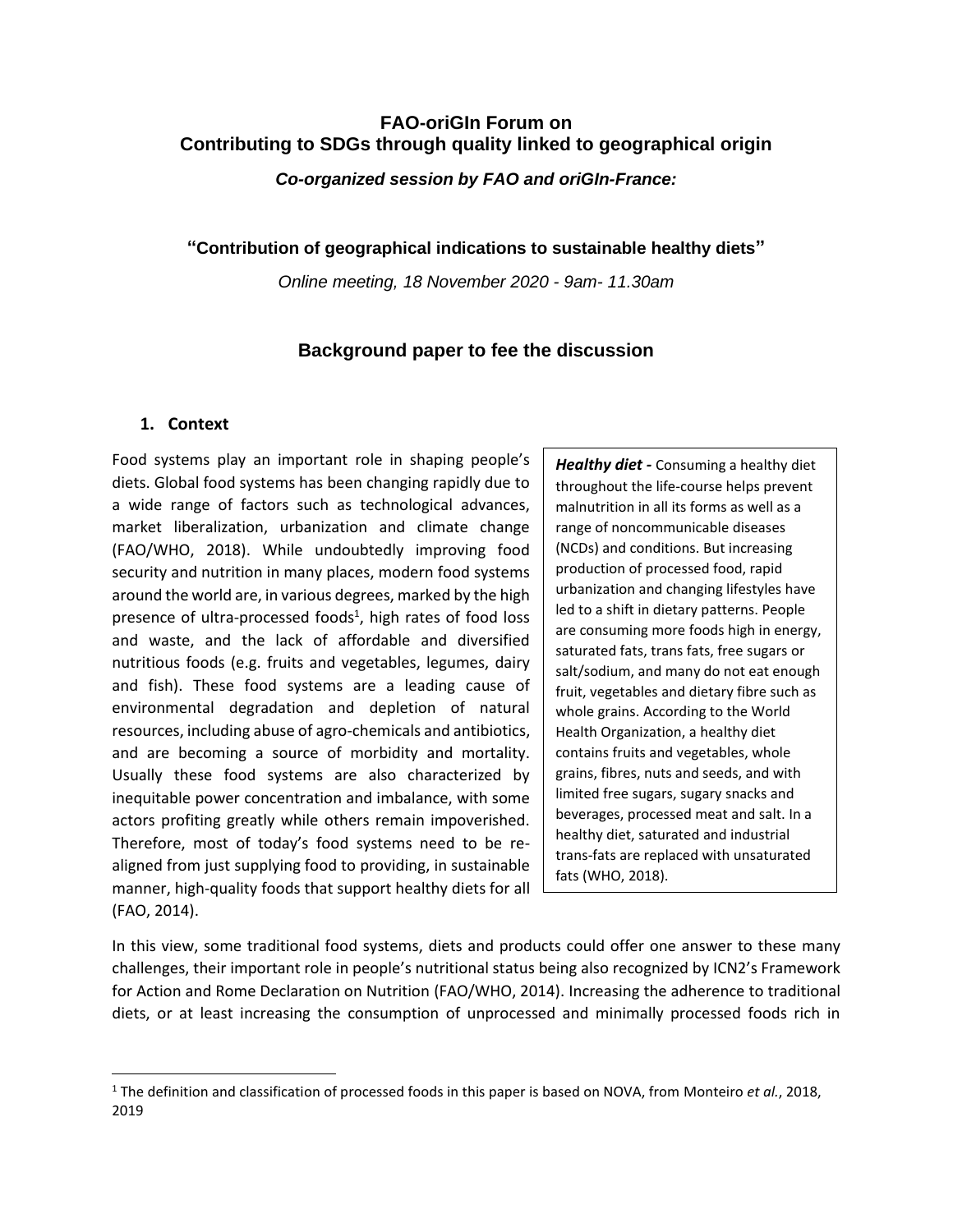traditional diets, has been proposed as an answer to the global health challenge (CIHEAM/FAO, 2015; Sofi *et al.*, 2008; Willett *et al.*, 2019).

In addition, food systems across the globe are embedded in unique historical, religious, social, cultural and economic contexts, and are thus very diverse. Healthy diets are shaped by the way food is produced, procured, distributed, marketed, chosen, prepared and consumed. The social/cultural aspects and the economic impacts of food and food systems must be taken into account in the dialogue on responses to improve diets (FAO-WHO 2019).

*Sustainable Healthy Diets* are dietary patterns that promote all dimensions of individuals' health and wellbeing; have low environmental pressure and impact; are accessible, affordable, safe and equitable; and are culturally acceptable (FAO-WHO, 2019)

Since the 1990s, the consumption of processed foods, often

energy-dense and high in fat, sugar and/or salt (e.g. sugar-sweetened beverages, processed meat) has increased relative to the consumption of nutritious foods. Opposite to this popularization of ultraprocessed foods and the shift in diet (Monteiro *et al.*, 2019), traditional food, including the ones with geographical indication (GI), normally preserve the traditional ways of cultivating plants, raising animals and processing foods, as well as possibly of preparing and consuming food. GI foods have thus great potential in reverting the unhealthy dietary shift, through their own qualities, including nutritional and organoleptic ones, and influence on consumer behaviours.

A forthcoming publication of FAO investigate on this topic by looking at nutritional data from five case studies of registered GI foods: carnalentejana (Portuguese beef), furu (Chinese fermented tofu), Parmigiano Reggiano and Grana Padano (Italian fermented cheese), Rooibos (South African herbal tea), and indigenous rice varieties from Borneo highlands (Malaysia/Indonesia) and other cases<sup>2</sup> have shown interesting mechanisms towards healthy diets, that would be interesting to discuss to develop a better knowledge and increase GI contribution to healthy diets.

## **2. Key findings from various case studies**

The forthcoming FAO publication highlights important mechanisms of some GI food products to contribute to healthy diets. First there is the crucial influence of biodiversity on the nutritional quality of the raw material and final food product (diversity in composition and profile of nutrients), in terms of race or varieties (e.g. carnalentejana race special feature plus grazing specific place bringing specific feed composition). It is worth noting that local varieties and races have developed along times through the interactions between the local environment and the human practices from the local communities, with the concept of the so-called "terroir".

In the case of fresh fruits and vegetables not only the genetics linked to the local varieties play an important role on nutrition, but also the influence of natural conditions are crucial in the nutritional quality (type of soils and the climatic conditions) together with the human practices (production with no

<sup>&</sup>lt;sup>2</sup> Additional cases from other categories of products are also being reviewed (cereals, fruits and vegetables): Carota dell'Altopiano del Fucino PGI & Carota novella di Ispica PGI, Petit Épeautre de Haute-Provence PGI, "Clémentine de Corse" PGI, limone dell Etna PGI.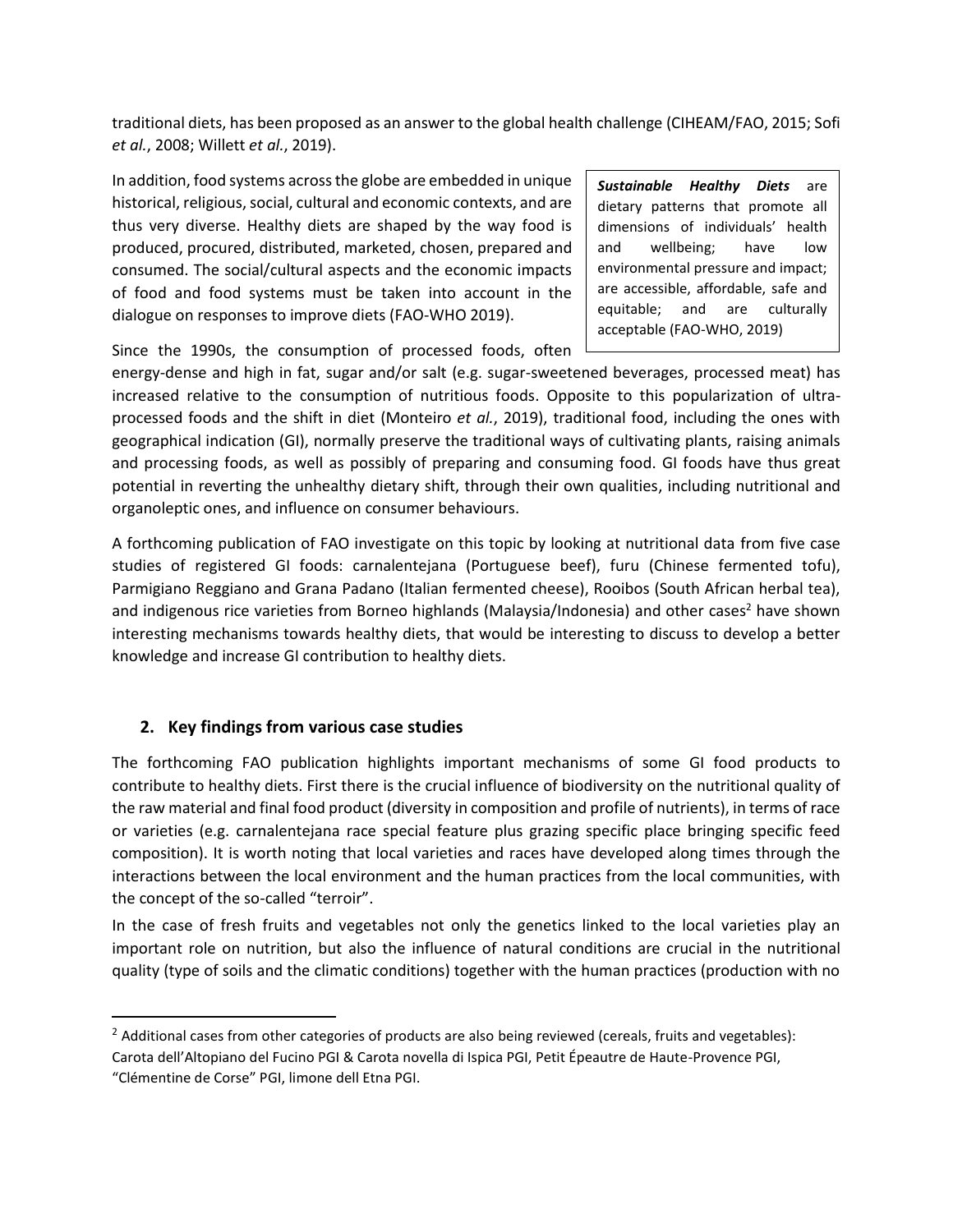or low use pesticides, and harvest at maturity). For example, in the case of carrot of Fulcino, the high level of vitamin C is ensured by the time and frequency of harvest as define din the specifications.

In the case of animal products, it is particularly interesting to see the influence of animal feeding on the final product composition (milk, meat) of of the animal . Research shows that botanical composition of fodder ingested by animals, directly impacts nutritional quality of milk either (e.g. presence of caroten, terpens…) but also indirectly through the production of molecules by the animal (type of fatty acids such as oleic acid, plasmin, casein…). For example the race influences the type of casein molecules in the milk (e.g. Tarine and Abondance dairy races produce milk rich in casein Kappa with B and C variants) (Macheboeuf *et al*. 1993). It is interesting to highlight how the nutrition profile is actually directly linked to the organoleptic quality in terms of flavours and organoleptic qualities in general. For example, in the case of Tushuri guda cheese in Georgia, producers have decided to reduce the salt content to improve the organoleptic quality, and have inserted in the specifications a requirement on maximum percentage of salt, lower than the average found in the cheeses sample during analysis.. Here again, the nutritional quality can be increased thanks to the GI specifications.

Additionally, the traditional methods of processing and conservation have shown particular potential for health, not only for preserving (because of low process or soft processing methods) but also increasing nutritional values (quantity and availability of nutrients and bioactive compounds). In particular the fermentation, a conservation method inherited from ancient generations, is indeed very interesting because it enriches the food with more bioactive compounds and cells which have a positive impact on the microbiota, as shown in the cases of dairy products, fermented soja furu and tea.

Actually, in line with the local culture, the microbial diversity in foods plays a crucial role for nutrition and health protection in relation with the immune system and allergic responses (see research projects with cohort: PASTURE, GABRIELLA, MARTHA, *Nicklaus et. All*, 2018). From this point of view, the raw milk cheeses, which are often GI products especially in South-European countries<sup>3</sup> are interesting to analyse as providers of microbial diversity to contribute to human microbiota. Many fermented food are actually common as GI products with a detailed description of the fermentation process in the specifications: dairy products, tea, soja furu, fermented vegetables, etc.

Finally, there would be an important aspect to explore further, as research is rather scarce in this area: the link between traditional food products and preparation/eating practices, as cultural references and reputation of the products may impact the way it is prepared and consumed, including frequency and combination with other types of foods, to contribute to a balanced/diversified diets. It is also worth noting that many GIs are associated with specific diets recognized for their interest in terms of nutrition (e.g. Mediterranean diet). Certain reputed products are thus symbolic of such diversified diet (e.g. olive oil, leguminous, etc.)

In summary, the nutritional and health characteristics in some GI products can be attributed to the unique materials, including varieties/races, and the specific production procedures, which are linked to the geographic origin and most often described in the specifications. This highlights the importance of the GI specifications in preserving nutritional quality – because of the rules mentioned or because the final characteristics mentioned- are compulsory. Strangely though, nutrition is never a consideration as such

<sup>&</sup>lt;sup>3</sup> In France, 76 % of dairy appellation of origin are from raw milk and 70 % of cheese raw milk are PDO cheese.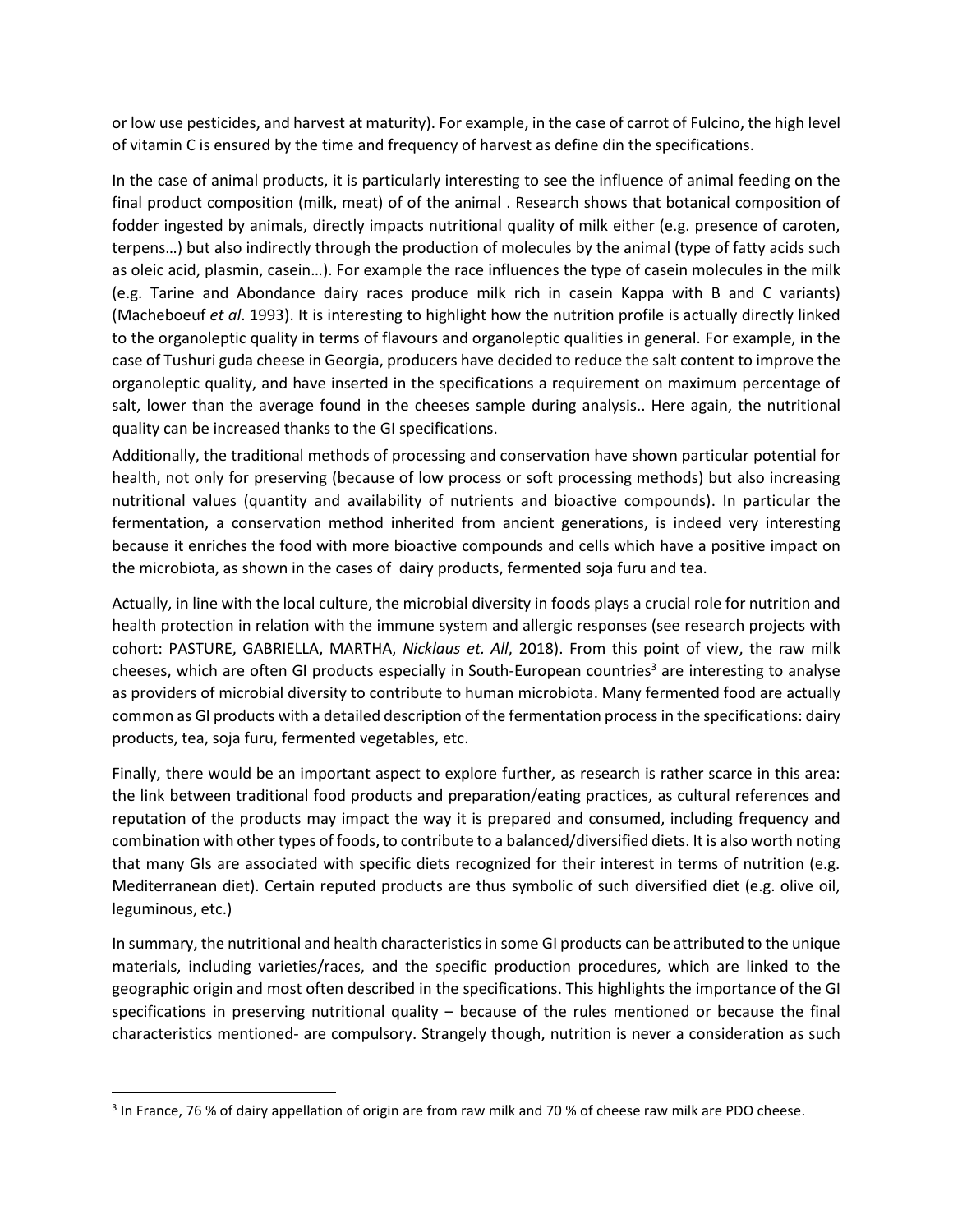when producers develop their product specifications (while health in relation with food safety is at core of concerns).

Other elements that can emerge regarding GI products in relation with nutrition and health, are:

- $\bullet$  GI products are rather non or low processed food, in opposition to the ultra-processed foods<sup>4</sup>, as defined within the NOVA classification system, which cause excess calorie intake and weight gain as a cause of chronic diseases.
- GI products relate to diversity: diversity of local conditions influencing the diversity and profile of nutrients, varieties of genetics, varieties of active compound in the final product due to the traditional processing methods
- An important part of GI food products are fermented foods, and in the dairy sector, products made from raw milk, which and their interest because of their microbial diversity and the link to microbiome.
- The possible influence of the cultural dimension and reputation of the GI products on the modalities of consumption.

# **3. First conclusions and recommendations – for discussion**

From the emerging literature on the nutritional and health interest of traditional and GI products, and learning from the above mentioned case studies, we can identify three main mechanisms for GI products and processes to (better) contribute to healthy diets:

- 1. GI as a market tool allow the preservation and market promotion of foods with specific nutritional values due to the **specific local conditions of production** (soil composition, sun and water, endogenous varieties that adapt to such areas …); very often, without GI protection and adding values, these food may disappear because of low competitiveness and productivity compared to intensive and standard agriculture and food production.
- 2. **GI specifications**, can be tools to better ensure good levels of nutrients (guarantees of results) and/or enforce appropriate agriculture and processing practices (guarantees of means) that lead to a particular nutrition profile or influence certain health mechanism (e.g. microbiota).
- 3. GI products can contribute to the **diversification and balance of diets by providing low or nonprocessed food from different categories and most often food from specific local varieties, with specific** organoleptic characteristics and links to culture.

In addition to their possible contribution to healthy diets, number of studies have highlighted the potential of GI processes to contribute to sustainable food system (FAO, 2018). By adding value on the market and improving value chain coordination and effectiveness, GI processes allow for increased income and better livelihoods. Also many GI process highlight women roles and enhance their entrepreneurship capacities. These are important factors to increase the communities and families to

<sup>&</sup>lt;sup>4</sup> The manufacture of ultra-processed include the fractioning of whole foods into substances, chemical modifications of these substances, assembly of unmodified and modified food substances, frequent use of cosmetic additives and sophisticated packaging.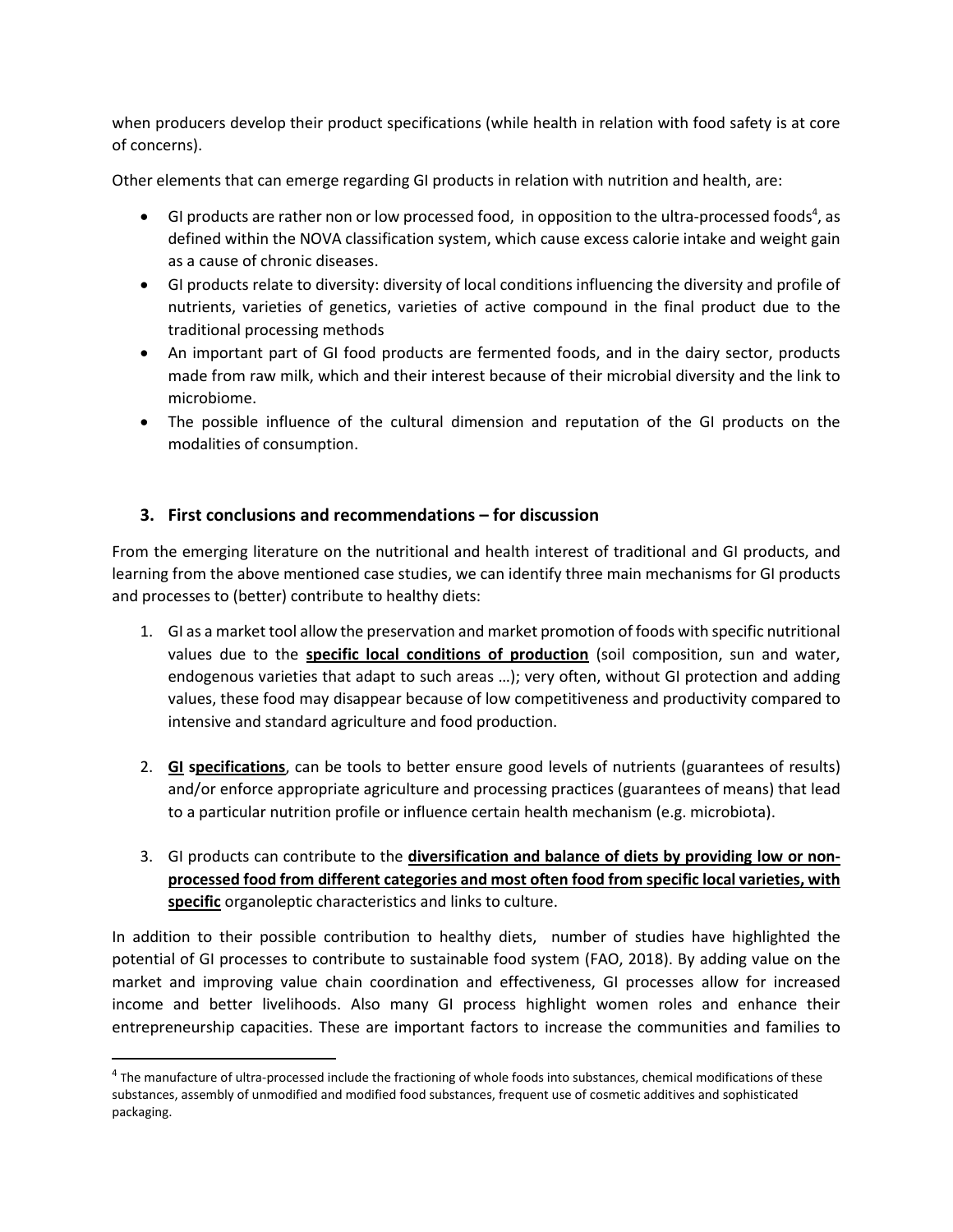improve their diets. Other elements interesting to highlight is contribution of GI processes in relation with health, to increase and ensure food safety in the case of traditional products and/or small-scale production. First the specifications provide clear rules than have proved to be safe, and if not mentioned in the specifications, additional guidelines for food safety and hygiene are often developed for small-scale producers for them to follow. Certain regulations facilitate this approach by providing the possibility for traditional production methods and small-scale production to follow flexible rules for food safety so to ensure specific methods allowing both specific quality and food safety.

These elements provide some background to feed the discussion with experts and practitioners during online session on GI and healthy diets in the frame of the FAO-oriGIn Forum on GI sustainability. The objective of this webinar is to discuss whether and how the promotion of GI food represent a tool to contribute to healthy diet, in a context where data and information are lacking. The final outcome would be to identify the way forward so to encourage producers and other stakehdolrs to increase the capacities of GI processes to contribute to healthy diets. *The following recommendations can be suggested – for discussion during the meeting.* 

# 1. Raising awareness of producers

As the specifications is crucial tool to preserve and increase GI nutritional quality and impacts of health, it is important to raise producers awareness on these linkages, as well as the experts that support them in the elaboration of specifications.

Support should be provided to help maintain and improve the nutritional value during production and processing when applicable.

## 2. Consumer awareness

As for consumer awareness, researches on consumers' willingness to pay for GI foods often do not include nutritional value as an related factor. Such consideration can sometimes be seen in studies on willingness to pay for organic and traditional foods, but finer levels, like the content of micronutrients and other beneficial chemicals, haven't been explored. Evidence suggests that emphasizing on health and nutrition information alone may not be effective enough to stimulate behaviour change, possibly because it is too complicated or abstract for the general population to understand (Guthrie, Mancino and Lin, 2015). Still, the GI narrative in relation with traditional food linked to a certain culture and diet may be a relevant approach to sensitize on diversified and balanced diets. Producers and value chain stakeholders should be encouraged to provide comprehensive information on their products and how they are linked to the origin, to feed the understanding of consumers on what is a food product and how to best prepare and eat them. For both producers and consumers (rural and urban), GI food promotion can be part of a bigger strategy on promotion of traditional foods and diets.

## 3. Encourage research and publications of data on GI and nutrition profile

Data on nutrition profile of GI products is of interest for consumers, business and policymakers. When such data exist, (especially when research has been made for the qualification of GI product and preparation of the specifications) it is recommended to facilitate the local research to publish the results.